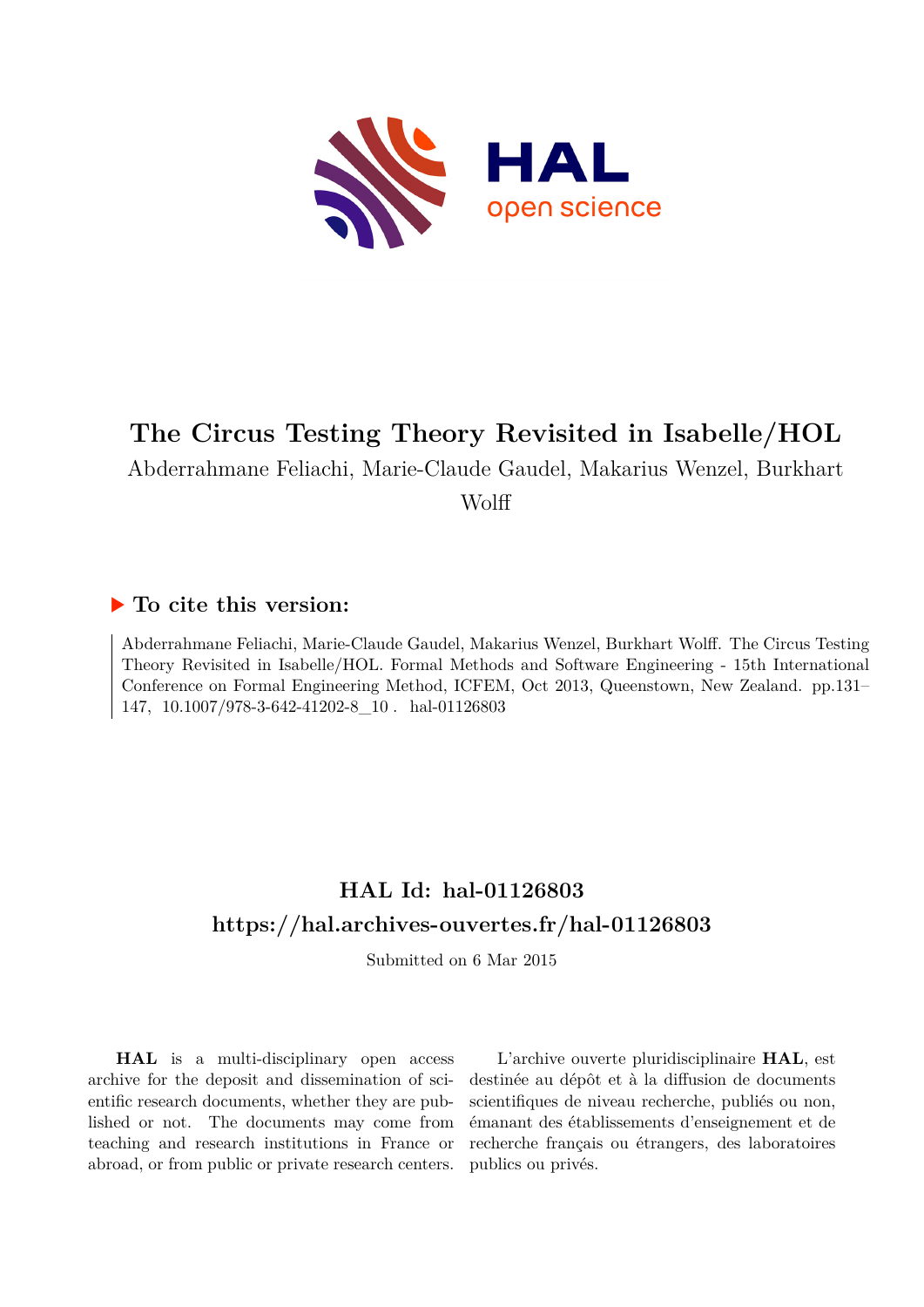# The Circus Testing Theory Revisited in Isabelle/HOL

[Abderrahmane Feliachi,](http://www.lri.fr/~feliachi) [Marie-Claude Gaudel,](http://www.lri.fr/~mcg) [Makarius Wenzel](http://www.lri.fr/~wenzel) and [Burkhart Wolff](http://www.lri.fr/~wolff)

Univ. Paris-Sud, Laboratoire LRI, UMR8623, Orsay, F-91405, France CNRS, Orsay, F-91405, France {[feliachi,](mailto:"Abderrahmane Feliachi" <feliachi@lri.fr>) [gaudel,](mailto:"Marie-Claude Gaudel" <gaudel@lri.fr>) [wenzel,](mailto:"Makarius Wenzel" <wenzel@lri.fr>) [wolff](mailto:"Burkhart Wolff" <wolff@lri.fr>)}@lri.fr

Abstract Formal specifications provide strong bases for testing and bring powerful techniques and technologies. Expressive formal specification languages combine large data domain and behavior. Thus, symbolic methods have raised particular interest for test generation techniques. Integrating formal testing in proof environments such as Isabelle/HOL

is referred to as "theorem-prover based testing". Theorem-prover based testing can be adapted to a specific specification language via a representation of its formal semantics, paving the way for specific support of its constructs. The main challenge of this approach is to reduce the gap between pen-and-paper semantics and formal mechanized theories.

In this paper we consider testing based on the Circus specification language. This language integrates the notions of states and of complex data in a Z-like fashion with communicating processes inspired from CSP. We present a machine-checked formalization in Isabelle/HOL of this language and its testing theory. Based on this formal representation of the semantics we revisit the original associated testing theory.

We discovered unforeseen simplifications in both definitions and symbolic computations. The approach lends itself to the construction of a tool, that directly uses semantic definitions of the language as well as derived rules of its testing theory, and thus provides some powerful symbolic computation machinery to seamlessly implement them both in a technical environment.

#### Keywords:

Formal Testing, Symbolic Computations, Isabelle/HOL, Circus.

## 1 Introduction

Test generation from formal specifications is an active research area. Several theoretical frameworks and tools have been proposed for various kinds of formal testing techniques and their resulting conformance and coverage notions [9].

We develop a formal test generation framework and tool for the *Circus* specification language. This language combines elements for the description of complex data and behavior specifications, via an integration of Z and CSP with a refinement calculus[18]. Circus has a denotational semantics [14], which is based on UTP [10], and an operational semantics that can be found in [2]. Here we present an environment for Circus -based testing in the line of [2].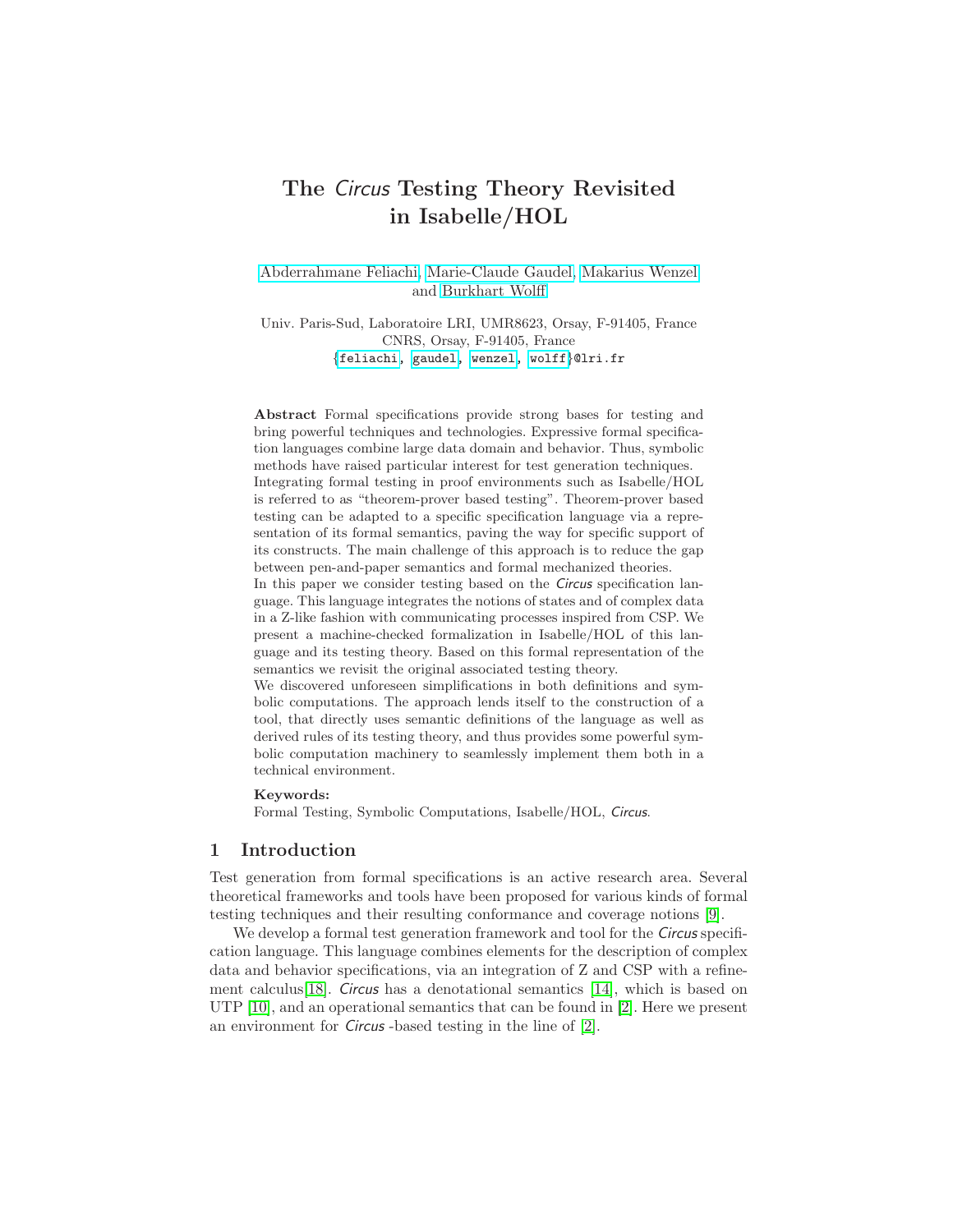#### 2 A. Feliachi, M-C. Gaudel, M. Wenzel and B. Wolff

Formal environments like Isabelle/HOL [12] are usually applied for formal proof developments. Integrating formal testing in such environments is referred to as "theorem-prover based testing". Theorem-prover based testing can be adapted to a specific specification language via a representation of its formal semantics, paving the way for specific support of its constructs. The main challenge of this approach is to reduce the gap between pen-and-paper semantics and formal mechanized theories, especially to one amenable to efficient symbolic computing. We present such a semantic theory for Circus, develop formally its testing theory in Isabelle/HOL and integrate the result in an own testing environment called HOL-TEST $GEN/CirTA$ . Our environment comes with some basic test selection criteria, and was applied to an industrial case study extracted from an operational remote sensing system.

The main contribution of this paper is the representation of the symbolic testing theory of Circus in Isabelle using the symbolic infrastructure of the prover. We show how the original formalization can be much simplified using shallow symbolic computations.

The paper is organised as follows: Section 2 briefly recalls the context of this work, namely essential issues on Circus and Circus-based testing, the Isabelle/HOL formal environment, and Isabelle/Circus, an embedding of the denotational semantics of Circus in Isabelle/HOL, which makes it possible to reason on Circus specifications; Section 3 discusses and describes our main choices for embedding the symbolic notions necessary for generating symbolic tests from Circus specifications; on these bases, Section 4 explains how the operational semantics and the Circus testing theories have been formulated as Isabelle/HOL definitions and theories, leading to some Isabelle/HOL tactics for symbolic test generation; moreover, the definition of two basic test selection criteria is presented, as well as the instantiation of symbolic tests into concrete ones.

#### 2 Context

#### 2.1 Circus and Circus-based testing

Circus is a formal specification language which combines the notions of states and complex data types in a Z-like style with a process-algebra in the tradition of CSP. The language comes with a formal notion of refinement allowing a formal development ranging from abstract specifications and to executable models and programs. Circus has a denotational semantics [14] presented in terms of the UTP [10], and a corresponding operational semantics [2]. UTP is essential for providing a seamless semantic framework for states and processes. A simple example of a Circus specification is given in fig. 1; it describes a Fibonaccinumber generator.

In [2] the foundations of testing based on Circus specifications are stated for two conformance relations: traces inclusion and deadlocks reduction (usually called conf in the area of test derivation from transition systems). The basis of this work is an operational semantics that expresses in a symbolic way the evolution of systems specified in Circus. Using this operational semantics, symbolic characterizations of traces, initials, and acceptance sets have been stated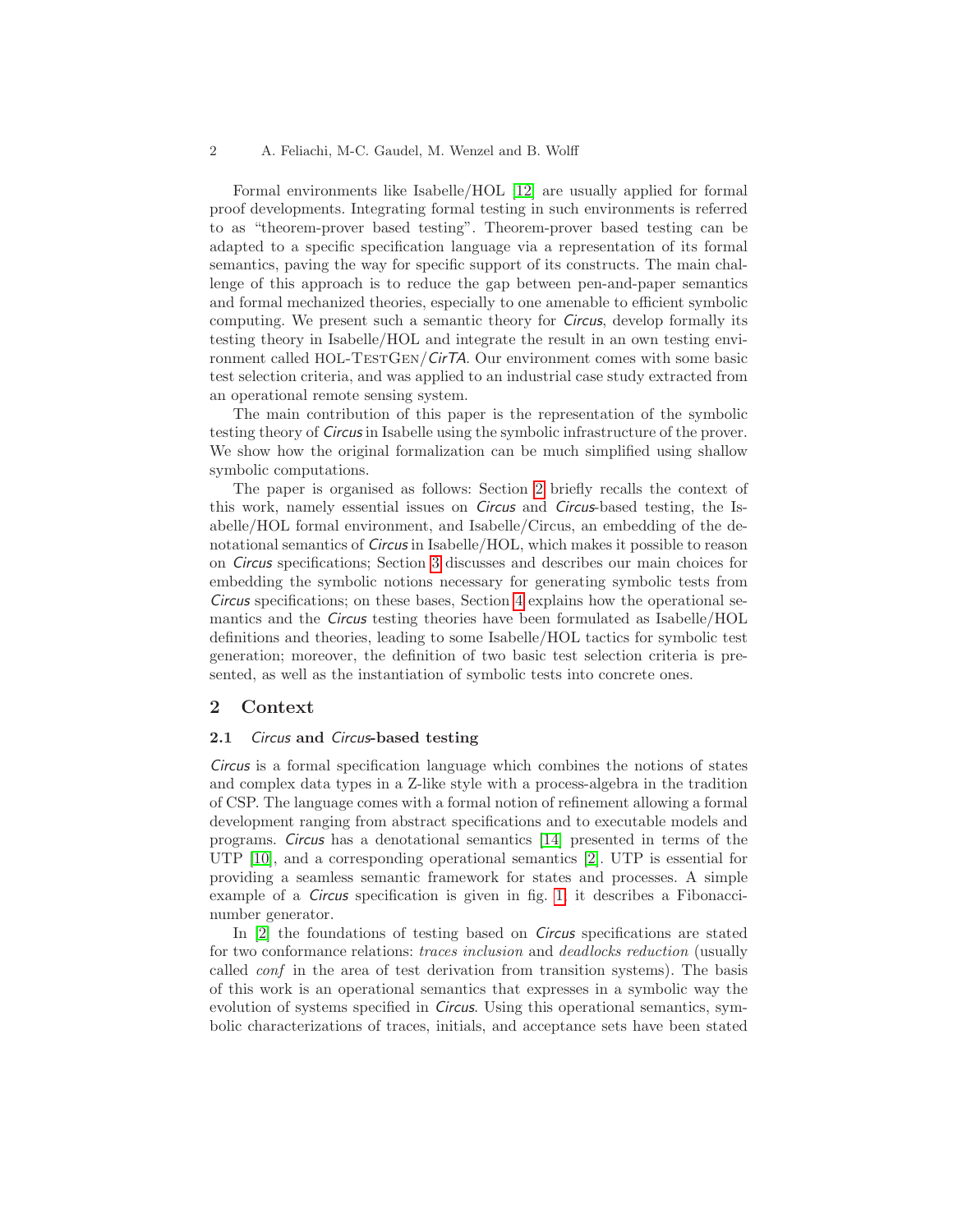```
channel out : N
process Fibonacci \hat{=} begin
state FibState = [x, y : \mathbb{N}]InitFibState \cong x := 1; y := 1InitFib \cong out!1 \rightarrow out!1 \rightarrow InitFibStateOutFibState \cong \textbf{var} temp : \mathbb{N} \bullet (temp := y; y := x + y; x := temp)OutFib \cong \mu X \bullet out!(x + y) \rightarrow OutFibState; X• InitFib; OutFib
end
```
Figure 1. The Fibonacci generator in Circus

and used to define relevant notions of tests. Two symbolic exhaustive test sets have been defined respectively for traces refinement and *deadlocks reduction*: proofs of exhaustivity guarantee that, under some basic testability hypotheses, a system under test (SUT) that would pass all the concrete tests obtained by instantiation of the symbolic tests of the symbolic exhaustive test set satisfies the corresponding conformance relation.

Testability hypotheses are assumptions on the SUT that are essential to prove that the success of a testing campaign entails correctness. In the Circus testing theory, the first testability hypothesis is that the SUT behaves like some unknown *Circus* process  $SUT<sub>Circus</sub>$ . This means that, in any environment, the execution of the SUT and  $SUT_{Circus}$  give the same observations. In this context, even though the SUT is not a Circus process, one can use refinement to compare it to a given Circus specification. This requires, however, that events used in the specification are perceived as atomic and of irrelevant duration in the SUT. The tests are defined using the following notions:

- cstraces : a constrained symbolic trace is a pair composed of a symbolic trace st and a constraint c on the symbolic variables of st.
- csinitials: the set csinitials associated with a cstrace  $(st, c)$  of a Circus process P contains the constrained symbolic events that represent valid continuations of  $(st, c)$  in P, i.e. events that are initials of P after  $(st, c)$ .
- csinitials : given a process P and one of its cstraces (st, c), the set csinitials contains the constrained symbolic events that represent the events that are not initials of  $P$  for any of the instances of  $(st, c)$ .
- csacceptances: a csacceptances set associated with a cstrace  $(st, c)$  of a Circus process  $P$  is a set of sets  $SX$  of symbolic acceptances. An acceptance is a set of events in which at least one event must be accepted after  $(st, c)$ .

Examples of a constrained symbolic trace of Fibonacci and of a constrained symbolic event in *csinitials* after this cstrace is:

$$
([out.1, out.1, out.a, out.b], a = 2 \land b = 3)
$$
 (out.a, a \neq 5)

Symbolic tests for traces inclusion. *traces inclusion* refers to inclusion of trace sets: process  $P_2$  is a *traces inclusion* of process  $P_1$  if and only if the set of traces of  $P_2$  is included in that of  $P_1$ . Symbolic tests for traces inclusion are based on some cstrace  $cst$  of the Circus process  $P$  used to build the tests, followed by a forbidden symbolic continuation, namely a constrained symbolic event cse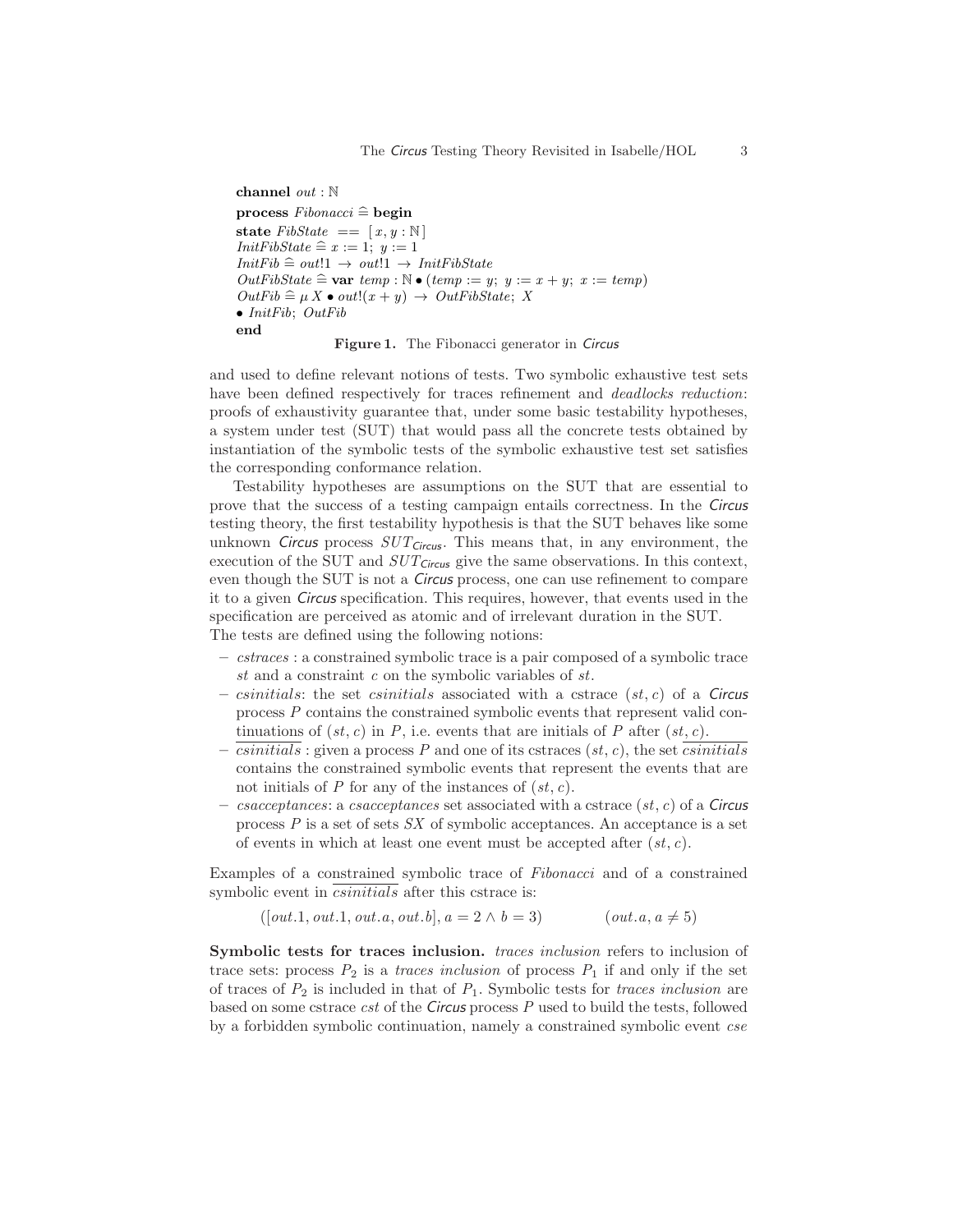belonging to the set  $\overline{c sinitials}$  associated with cst in P. Such a test passes if its parallel execution with the SUT blocks before the last event, and fails if it is completed. A test that, if successful, deadlocks at the end, is used to check that forbidden traces cannot be executed. An example of a test for traces inclusion for *Fibonacci* in given by:

 $([out.1, out.1, out.a, out.b], a = 2 \wedge b \neq 3)$ 

Given a Circus process  $P$  the set of all the symbolic tests described above is a symbolic exhaustive test set with respect to traces inclusion: a SUT that would pass all the instances of all the symbolic tests is a *traces inclusion* of  $P$ , assuming some basic testability hypotheses that are given in [2], where the proof can also be found.

Symbolic tests for *deadlocks reduction*. *deadlocks reduction* (also called conf) requires that deadlocks of process  $P_2$  are deadlocks of process  $P_1$ . The definition of symbolic tests for deadlocks reduction is based on a cstrace cst followed by a choice over a set  $SX$ , which is a symbolic acceptance of  $cst$ . Such a test passes if its parallel execution with the SUT is completed and fails if it blocks before the last choice of events. An example of a test for deadlocks reduction in Fibonacci is given by:

 $([out.1, out.1, out.a], a = 2) \{out.3\}$ 

Given a Circus process  $P$  the set of all the symbolic tests described above is a symbolic exhaustive test set with respect to deadlocks reduction [2] under the same testability hypotheses as above. This is also proved in [2].

#### 2.2 The Isabelle/HOL formal environment

Isabelle [12] is a generic theorem prover implemented in SML. Built upon a small trusted logical kernel, it is possible to provide logical and technical extensions by user-programmed procedures in a logically safe way. These days, the most commonly used logical extension is Isabelle/HOL supporting classical Higher-order Logics (HOL), i.e. a logic based on typed  $\lambda$ -calculus including a Haskell-style type-system. HOL provides the usual logical connectives as well as the object-logical quantifiers; in contrast to first-order logic, quantifiers may range over arbitrary types, including total functions of type  $\alpha \Rightarrow \beta$ . Isabelle/HOL comes with large libraries, where thousands of theorems have been proven from definitional axioms; this covers theories for sets, pairs, lists, relations, partial functions, orderings, and arithmetics. We use the HOL-notation throughout this paper (instead of, for example, the Z notation) in order to avoid confusion. The empty list is written  $\parallel$  and the constructor  $\#$ ; lists of the form  $a \# b \# \parallel$  were denoted [a, b]. The  $\mathcal{Q}$ -operator denotes list concatenation, the projections into lists are the usual  $hd[a, b] = a$  and  $tl[a, b] = [b]$ . **Isabelle/HOL-**TestGen[1] is a technical extension providing support for formal test generation.

Isabelle/Circus is a formalization of UTP and the denotational semantics of the Circus language[6] in Isabelle/HOL. For the work presented in this paper, we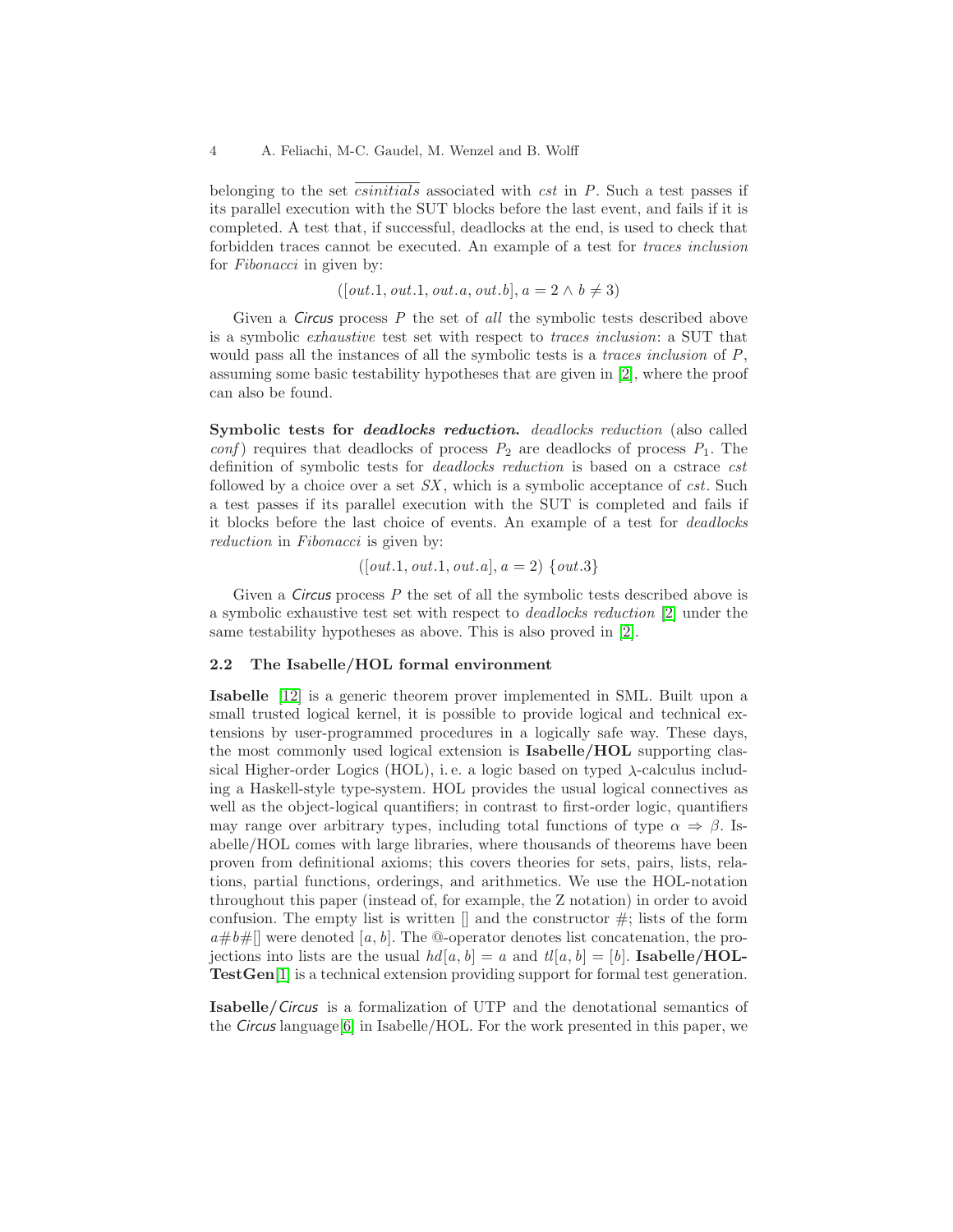will use the operational semantics and the testing theory of *Circus*, and formalize it on top of Isabelle/Circus. We will discuss in detail the impact of the symbolic representation of the language for symbolic execution.

## 3 Shallow Symbolic Computations with Isabelle

The test sets introduced in section 2.1 are defined in [2] using symbolic variables and traces. Symbolic variables are syntactic names that represent some values without any type information. These symbolic variables are introduced to represent a set of values (or a single, loosely defined, value), possibly constrained by a predicate. An alphabet a is associated to all symbolic definitions of the testing theory. This alphabet enumerates the symbolic variable names.

A deep symbolic representation would require the definition of these symbolic notions on top of Isabelle/HOL. This would rather be heavy to realize and may introduce some inconsistency in the theory. The main problem is that symbolic variables are just names. They are syntactic not typed entities and the type information recorded in Circus variables is not present at this stage. Moreover, constraints would also be syntactic entities, and thus, have to be presented in a side-calculus mimicking *Circus* substitution and type-checking.

As an alternative to this deep symbolic execution, we opt for a so-called shallow embedding. This embedding is based directly on the Isabelle symbolic representation and computation facilities. Isabelle, as a formal framework, provides powerful symbolic computation facilities that can be reused directly for our purpose. This requires symbolic variables to be HOL variables, which are semantic typed entities manipulated by the prover. Expressions over these variables are written using HOL predefined operators or logical connectives, constraints are entities directly represented as HOL predicates. With our representation, all the symbolic execution is carried out by Isabelle's symbolic computations.

This representation choice is natural since symbolic computations and higherorder manipulations (definitions, theories, rules, ...) are not of the same nature. They correspond to two different abstraction levels. This is not the case for deep symbolic execution, which would be represented at higher order abstraction level. In shallow representations, low-level symbolic computations are the basis of high-level formal definitions.

This choice of embedding strongly influences the definition and representation of the operational semantics and testing theory. The impacts of this choice are explained in various places in the following sections. In the sequel, we use "symbolic execution" to refer to the explicit (deep) symbolic manipulations as defined in [2]; we use "symbolic computations" to refer to the (shallow) implementation in Isabelle of these symbolic notions. A more detailed development of these issues can be found in [5].

# 4 Revisiting the Circus Testing Theories

The embedding of the testing theories of Circus essentially depends on its operational semantics. Thus, we start by introducing a shallow embedding of the Circus symbolic operational semantics in Isabelle/HOL.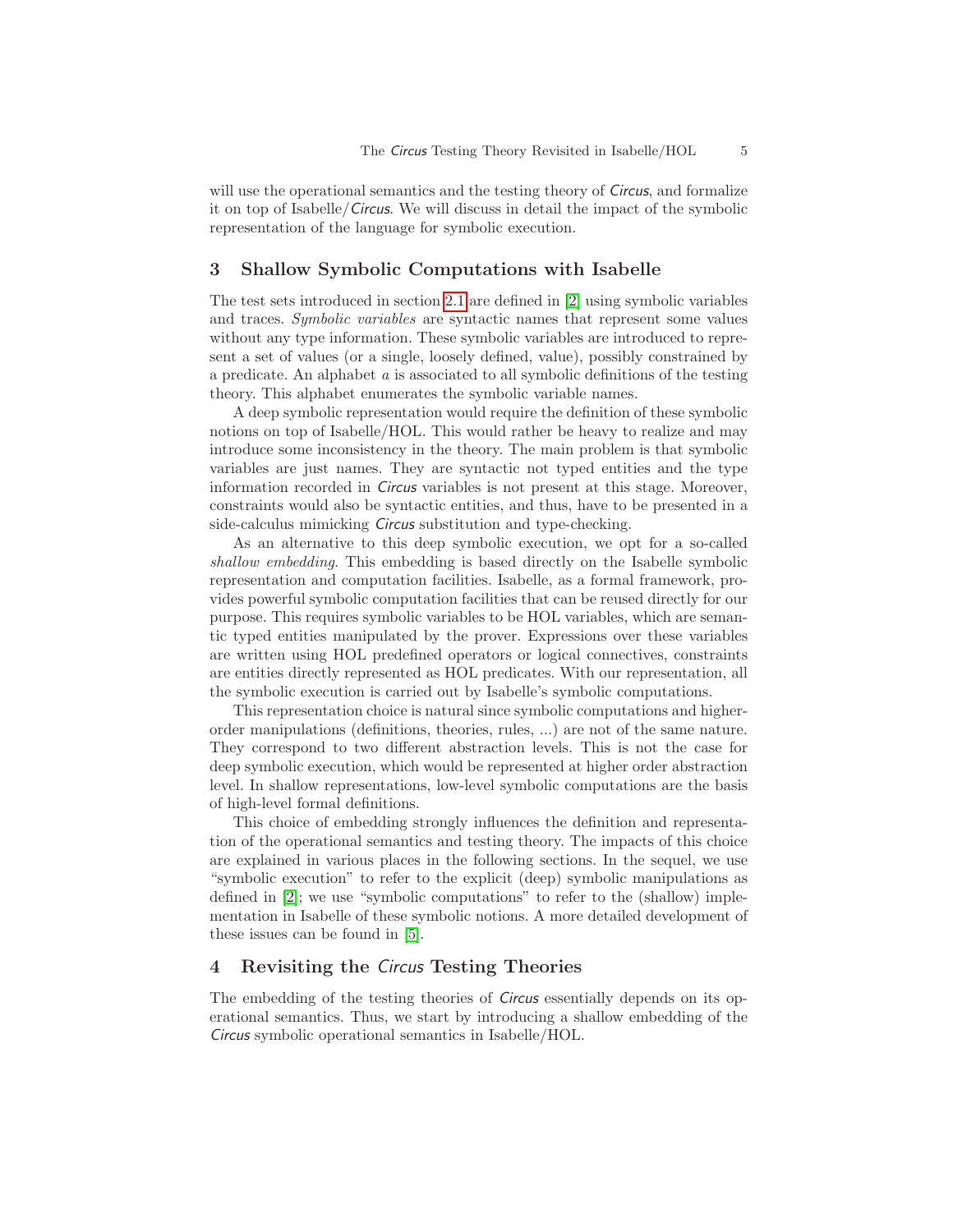6 A. Feliachi, M-C. Gaudel, M. Wenzel and B. Wolff

#### 4.1 Operational semantics

The configurations of the transition system for the operational semantics of Circus are triples  $(c \mid s \models A)$  where c is a constraint over the symbolic variables in use, s a symbolic state, and A a Circus action. The transition rules over configurations have the form:  $(c_0 | s_0 \models A_0) \stackrel{e}{\longrightarrow} (c_1 | s_1 \models A_1)$ , where the label e represents the performed symbolic event or  $\varepsilon$ .

The transition relation is also defined in terms of UTP and Circus actions. The formalization of the operational semantics is realized on top of Isabelle/Circus. In order to introduce the transition relation for all *Circus* actions, configurations must be defined first. Following the shallow symbolic representation, we introduce the following definitions in Isabelle/HOL.

Constraints. In the Circus testing theory [2], the transition relation of the operational semantics is defined symbolically. The symbolic execution systemis based on UTP constructs. Symbolic variables (values) are represented by UTP variables with fresh names generated on the fly. The (semantics of the) constraint is represented by a UTP predicate over the values of these symbolic variables.

In our shallow symbolic representation, symbolic values are given by HOL variables, that can be constrained in proof terms, by expressing predicates over them in the premises. This makes the symbolic configuration defined on free HOL variables that are globally constrained in the context. Thus, the explicit representation of the constraint in the configuration is not needed. It will be represented by a (globally constrained) symbolic state and an action.

Actions. The action component of the operational semantics as defined in [2] is a syntactic characterization of some Circus actions. This corresponds to the syntax of actions defined in the denotational semantics. In our representation of the operational semantics, the action component is a semantic characterization of Circus actions. The Circus action type is given by  $(\Theta, \sigma)$  action where  $\Theta$ and  $\sigma$  are polymorphic type parameters for *channels* and *alphabet*; these type parameters are instantiated for concrete processes.

Labels. All the transitions over configurations are decorated with labels to keep a trace of the events that the system may perform. A label may refer to a communication with a symbolic input or output value, a synchronization (without communication) or an internal (silent) transition  $\varepsilon$ . In our representation, channels are represented by constructor functions of a data-type specific for a Circus process specification. For our symbolic trace example in Section 2.1, we will have the datatype Fibonacci\_channels = out int, where Fibonacci\_channels is the concrete instance of the channel alphabet  $\Theta$ , and out the only typed channel constructor of the Fibonacci-process. A symbolic event is obtained by applying the corresponding channel constructor to a HOL term, thus  $out(3)$  or  $out(a)$ . Labels are then defined either by one symbolic event or by  $\varepsilon$ .

**States.** In the *Circus* testing theory  $[2]$ , the state is represented by an assignment of symbolic values to all Circus variables in scope. Scoping is handled by variable introduction and removal and nested scopes are avoided using variable renaming.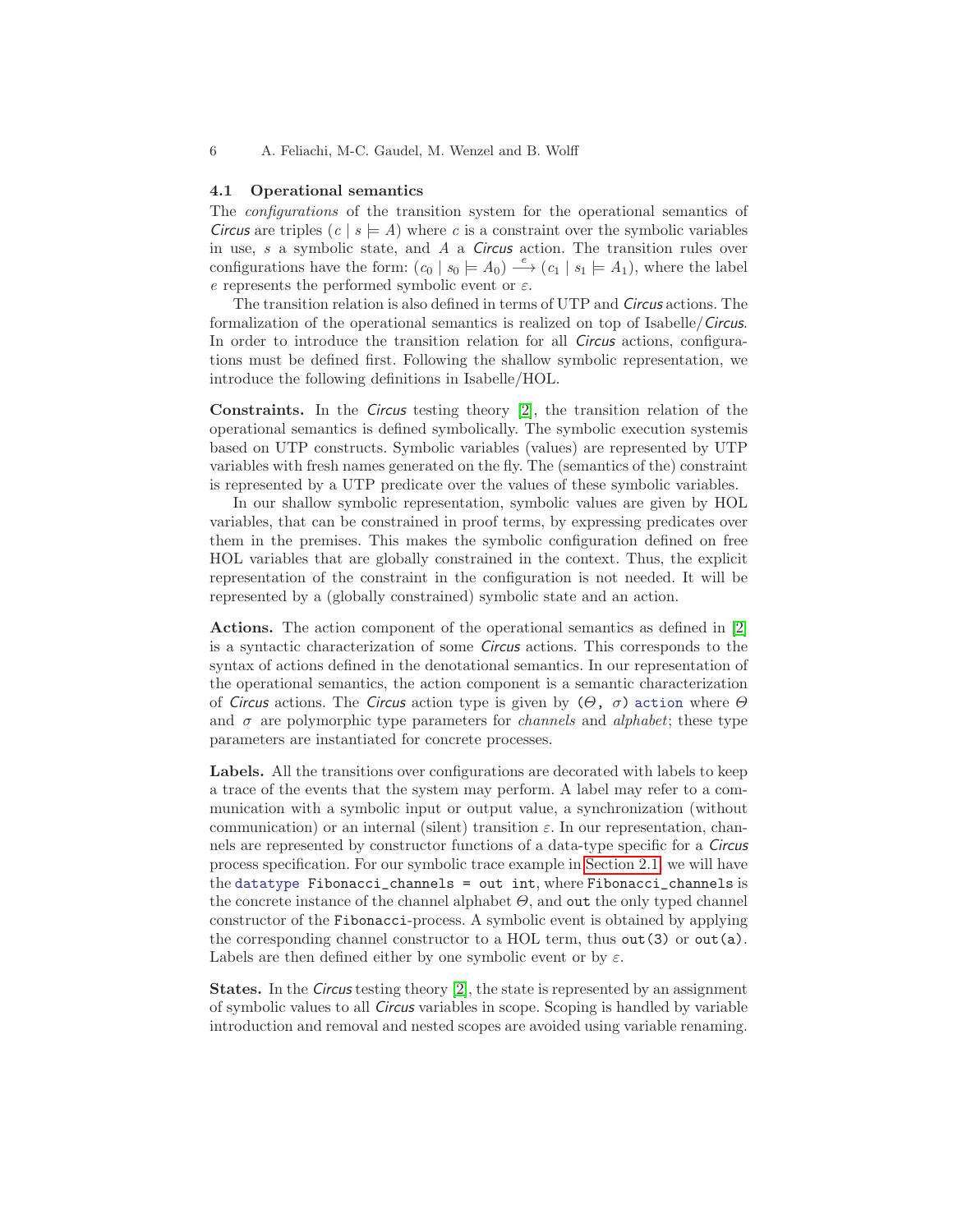As explained in section 3, symbolic variables are represented by HOL terms. Consequently, the symbolic state can be represented as a symbolic binding (variable name  $\rightarrow$  HOL term). Following the representation of bindings by extensible records, the symbolic state corresponds to a record that maps field names to values of an arbitrary HOL type. In order to keep track of nested statements, each *Circus* variable in the state binds to a *stack* of values.

Operational semantics rules revisited. The operational semantics is defined by a set of inductive inference rules over the transition relation of the form:

$$
\frac{C}{(s_0 \models A_0) \stackrel{e}{\longrightarrow} (s_1 \models A_1)}
$$

where  $(s_0 \models A_0)$  and  $(s_1 \models A_1)$  are configurations, e is a label and C is the applicability condition of the rule. Note that the revised configurations are pairs where  $s_1$  and  $s_2$  are symbolic states in the sense above, and the constraints are no longer kept inside the configuration, but in a side-condition  $C$  of the entire operational rule. This way, we can constrain on the HOL-side these symbolic states. A lot of explicit symbolic manipulations (e. g. fresh symbolic variable introduction) are built-in quantifiers managed directly by prover primitives. Thus, the shallow representation reduces drastically the complexity of the rules [5].

The entire operational relation is defined inductively in Isabelle covering all Circus constructs. Isabelle/HOL uses this specification to define the relation as least fixed-point on the lattice of powersets (according to Knaster-Tarski). From this definition the prover derives three kinds of rules:

- the introduction rules of the operational semantics used in the inductive definition of the transition relation,
- the inversion of the introduction rules expressed as a huge case-splitting rule covering all the cases, and
- an induction principle over the inductive definition of the transition relation.

#### 4.2 Testing theories

As seen in Section 2.1, testing from *Circus* specifications is defined for two conformance relations: traces inclusion and deadlocks reduction. These conformance relations are based on the notion of cstraces. As explained in section 3, we will represent the "symbolic" by the "shallow"; consequently, all symbolic notions defined in [2] are mapped to shallow computations from Isabelle's point of view.

**Symbolic traces definition.** let  $cstraces(P)$  the set of constrained symbolic traces of the process P. A cstrace is a list of symbolic events associated with a constraint defined as a predicate over the symbolic variables of the trace. Events are given by the labels, different from  $\varepsilon$ , of the operational semantics transitions. Let us consider the relation noted " $\Longrightarrow$ " defined by:

$$
\overline{cf_1 \xrightarrow{\text{f}} cf_1} \quad \overline{cf_1 \xrightarrow{f_2} cf_2 \xrightarrow{st} cf_3} \quad \overline{cf_1 \xrightarrow{e} cf_2 \xrightarrow{ef_2} cf_2 \xrightarrow{st} cf_3 \quad e \neq \varepsilon} (*)
$$

where  $cf_1$ ,  $cf_2$  and  $cf_3$  are configurations.

The *cstraces* set definition is given in [2] using the relation  $(*)$  as follows: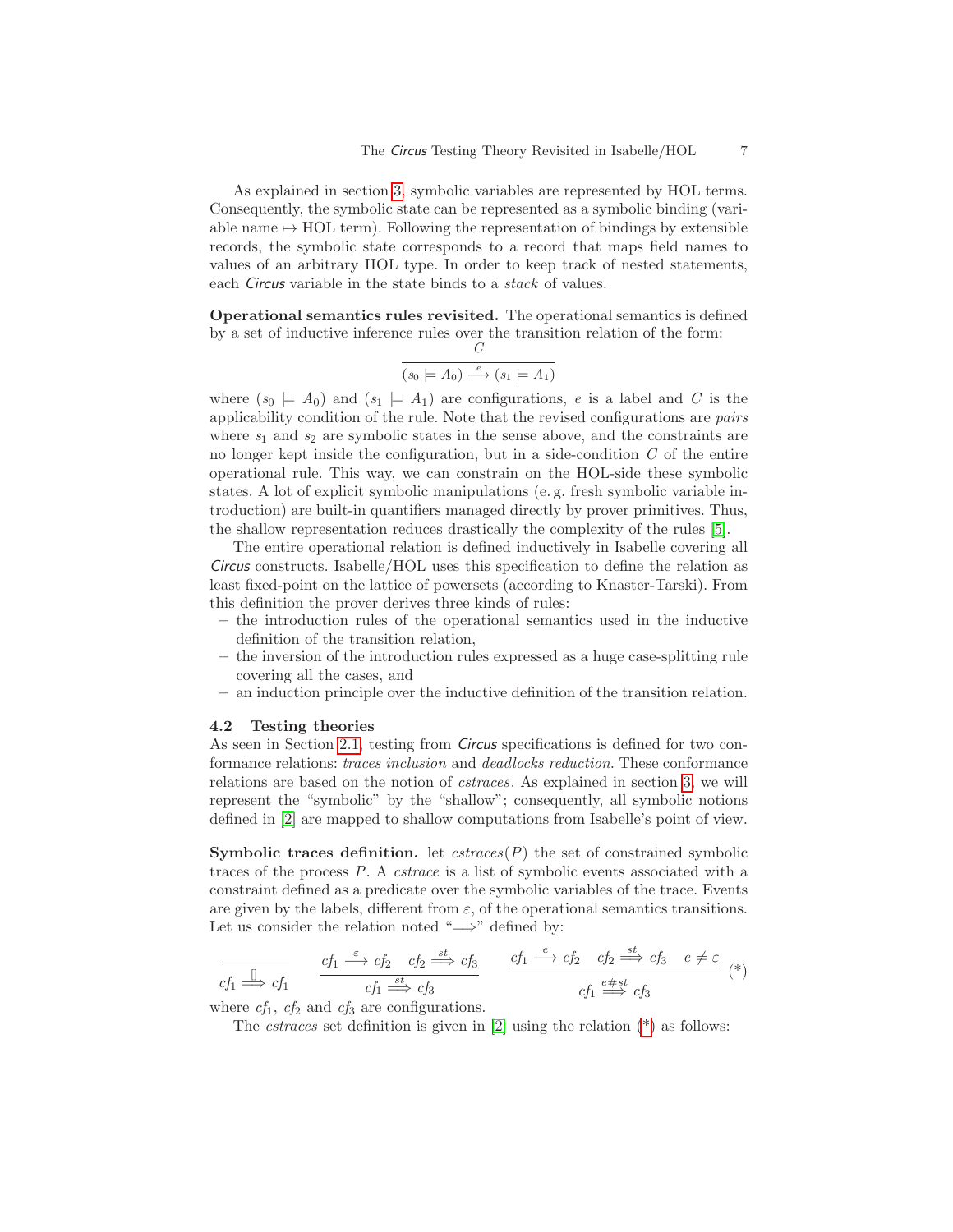**Definition 1.** for a given process P, an initial constraint  $c_0$ , an initial state  $s_0$ 

 $cstraces^a(c_0, s_0, P) =$  $\{(st, \exists (\alpha c \setminus \alpha st) \bullet c) \mid s \, P_1 \bullet \alpha st \leq a \land (c_0 \mid s_0 \models P) \stackrel{st}{\Longrightarrow} (c \mid s \models P_1)\}\$  $cstraces^a(\text{begin state}[x: T]P \bullet \text{end}) = cstraces^a(w_0 \in T, x := w_0, P)$ 

One can read: the constrained symbolic traces of a given configuration are the constrained symbolic traces that can be reached using the operational semantics rules starting from this configuration.

The shallow symbolic representation of this definition is simpler since the symbolic alphabet a is not addressed explicitly. It is also the case for the symbolic constraint because it is described by the characteristic predicate of the set of these traces. Therefore, the cstraces set is defined in our theory as follows:

# Definition 2. cstraces  $P = \{st. \exists s \; P1. \; (s_0 \models P) \; \text{=} st \Rightarrow \; (s \models P1) \}$

Since the operational semantics rules contain premises that ensure the validity of the target constraint, the trace constraint is embedded in the set predicate: in our formalization, a constrained symbolic trace is seen as a concrete trace, i. e. a trace with symbolic HOL variables, restricted by rules premises. Thus, the constraint of a constrained symbolic trace can be retrieved using set membership.

#### 4.3 Test-generation for traces inclusion

The first studied conformance relation for Circus-based testing corresponds to the traces-inclusion refinement relation. This relation states that all the traces of the SUT belong to the traces set of the specification, or in other words, the SUT should not engage in traces that are not traces of the specification.

As seen in Section 2.1, a forbidden cstrace is defined by a prefix which is a valid cstrace of the specification followed by a forbidden symbolic event (continuation). The set of forbidden continuations is called *csinitials*, the set of valid continuations is csinitials. Because of the constrained symbolic nature of the cstraces and events, csinitials is not exactly the complement of csinitials.

csinitials definition. csinitials is the set of constrained symbolic events a system may perform after a given trace. It is defined in [2] as follows:

**Definition 3.** For every  $(st, c) \in \text{costraces}^a(P)$ 

 $csinitials^a(P,(st,c)) =$  $\{(se, c \wedge c_1) \mid (st \mathbb{Q}[se], c_1) \in \textit{cstraces}^a(P) \wedge (\exists a \bullet c \wedge c_1)\}\$ 

Symbolic initials after a given constrained symbolic trace are symbolic events that, concatenated to this trace, yield valid constrained symbolic traces. Only events whose constraints are compatible with the trace constraint are considered.

We introduce the shallow symbolic representation of this definition as follows:

## Definition 4. csinitials  $(P, tr) = \{e$ .  $tr@[e] \in \text{cstraces}(P)\}\$

All explicit symbolic manipulations are removed, since they are implicitly handled by the prover. The constraint of the trace is not considered, since at this level tr is considered as a single concrete trace.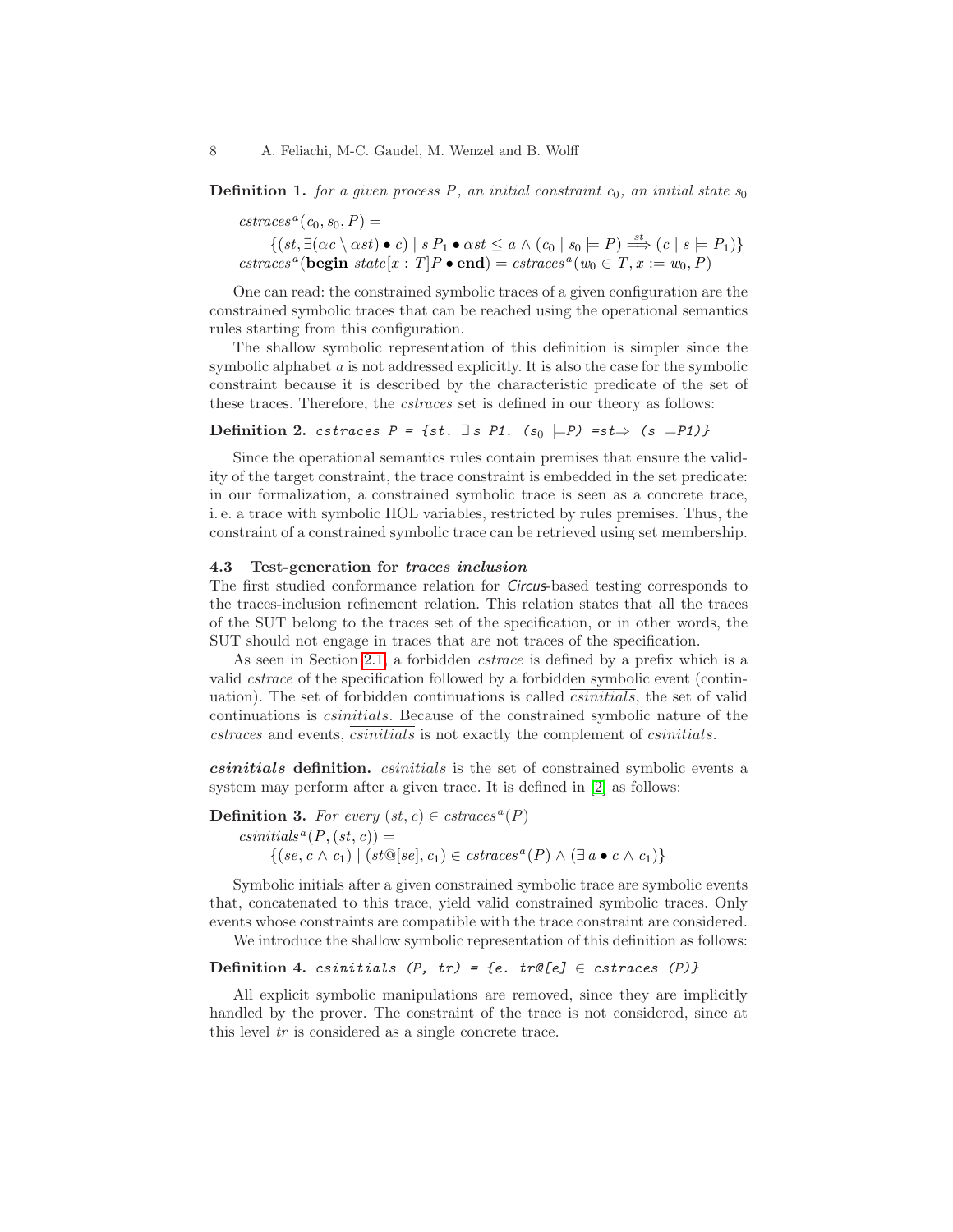csinitials definition. In order to generate tests for the traces inclusion relation, we need to introduce the definition of csinitials. This set contains the constrained symbolic events the system must refuse to perform after a given trace. These elements are used to lead the SUT to execute a prohibited trace, and to detect an error if the SUT do so.

Definition 5. for every  $(st, c) \in \text{cstraces}^a(P)$ 

$$
\overline{csinitials}^{a}(P,(st,c)) = \left\{ (d.\alpha_0, c_1) \mid \begin{pmatrix} \alpha_0 = a(\#st+1) \land \\ c_1 = c \land \neg \bigvee \{c_2 \mid (d.\alpha_0, c_2) \in \text{csinitials}^{a}(P,(st,c)) \} \end{pmatrix} \right\}
$$

The  $\overline{c sinitials}$  set is built from the *csinitials* set: if an event is not in *csinitials* it is added to csinitials, constrained with the constraint of the trace. If the event is in csinitials it is added with the negation of its constraint. The new symbolic variable  $\alpha_0$  is defined as a fresh variable in the alphabet a, the next after the symbolic variables used in the symbolic trace st.

In our theories, the symbolic execution is carried out by the symbolic computations of the prover. Consequently, all explicit symbolic constructs are removed in the representation of  $\overline{c sinitials}$ . This representation is introduced as follows:

# Definition 6. csinitialsb  $(P, tr) = \{e \text{. } \neg Sup \{e \in \text{csintials}(P, tr)\}\}\$

where the *Sup* operator is the supremum of the lattice of booleans which is predefined in the HOL library, i. e. generalized set union. No constraint is associated to the trace tr because it is globally constrained in the context. Symbolic csinitials are represented by sets of events where the constraint can be retrieved by negating set membership over the csinitials set.

#### 4.4 Test-generation for deadlocks reduction

The deadlocks reduction conformance relation, also known as conf, states that all the deadlocks must be specified. Testing this conformance relation aims at verifying that all specified deadlock-free situations are dead-lock free in the SUT. A deadlock-free situation is defined by a cstrace followed by the choice among a set of events the system must not refuse, i. e. if the SUT is waiting for an interaction after performing a specified trace, it must accept to perform at least one element of the proposed csacceptances set of this trace.

csacceptances definition. In order to distinguish input symbolic events from output symbolic events in the symbolic acceptance sets, the set IOcsinitials is defined. This set contains, for a given configuration, the constrained symbolic initials where input and output information is recorded. Since inputs and outputs are considered separately in the labels of the transition relation, the set of IOcsinitials is easy to define. It contains the set of labels (different from  $\varepsilon$ ) of all possible transitions of a given configuration.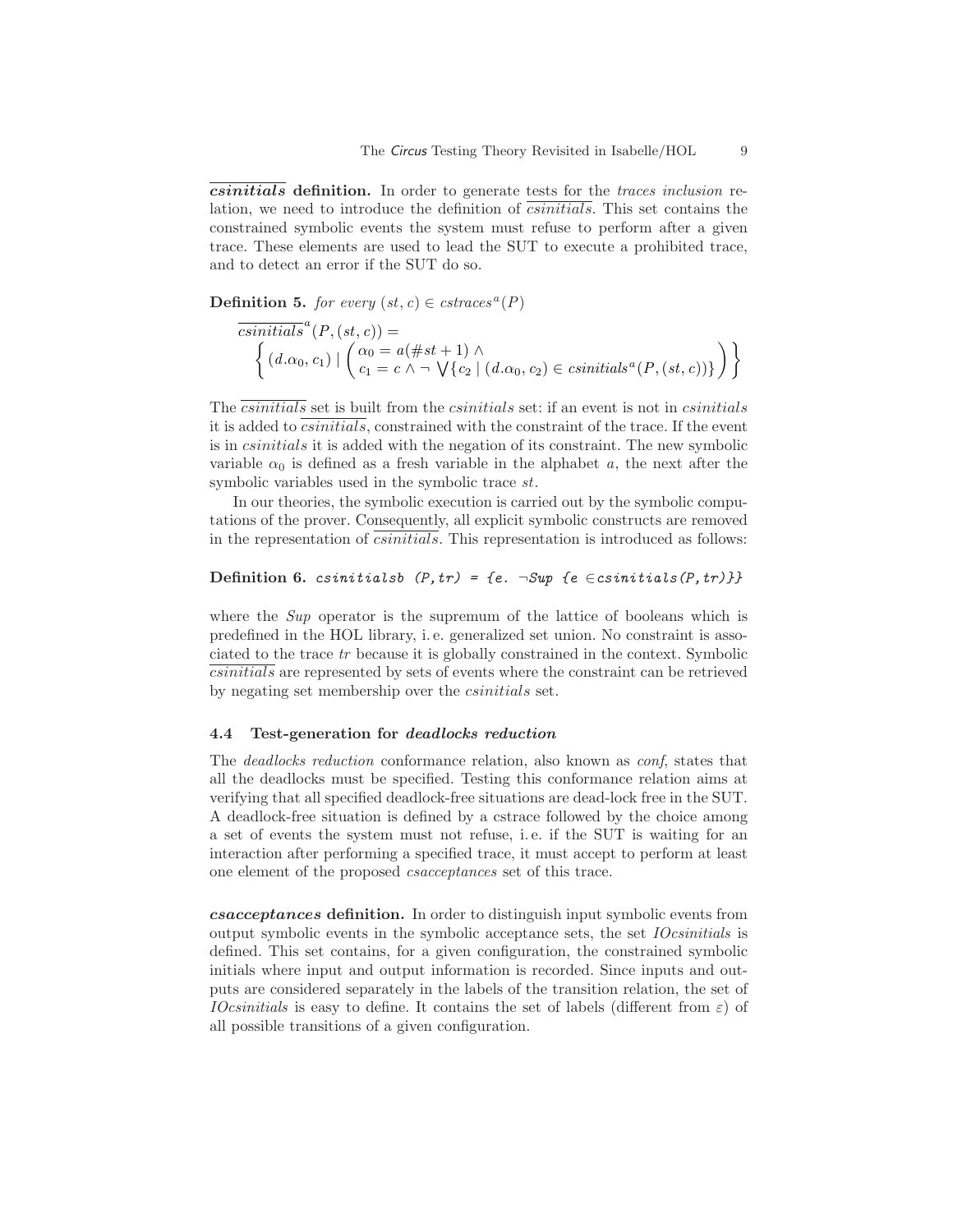**Definition 7.** for a given process  $P_1$ 

$$
IOcsinitialssta(c1, s1, P1) =
$$
  

$$
\begin{cases} (l, \exists (\alpha c_2 \setminus (\alpha(st@[l])) \bullet c_2) \mid s_2, P_2 \bullet \\ (c_1 \mid s_1 \models P_1) \xrightarrow{l} (c_2 \mid s_2 \models P_2) \land l \neq \varepsilon \land \alpha(st@[l]) \leq a \end{cases}
$$

A symbolic acceptance set after a given trace must contain at least one symbolic event from each *IOcsinitials* set obtained from a stable configuration after this trace. In our representation of this definition the alphabets a and  $\alpha(st)$ are not addressed explicitly, and the constraint is defined as the set predicate.

Definition 8. IOcsinitials cf = {e.  $\exists cf'$ . cf -e  $\rightarrow cf' \land e \neq \in$ }

The general definition of csacceptances was introduced in [2] as follows:

**Definition 9.** for every  $(st, c) \in \text{cstraces}^a(P_1)$  we define

$$
saceptances^a(c_1, s_1, P_1, (st, c)) =
$$
\n
$$
\left\{ SX \mid \begin{pmatrix} \forall c_2, s_2, P_2 \bullet \begin{pmatrix} (c_1 \mid s_1 \models P_1) \stackrel{st}{\Longrightarrow} (c_2 \mid s_2 \models P_2) \land \\ (\exists a \bullet c_2 \land c) \land stable(c_2 \mid s_2 \models P_2) \end{pmatrix} \bullet \begin{pmatrix} \\ \\ \end{pmatrix} \right\}
$$
\n
$$
\exists \text{ is } s \in SX \bullet \text{ is } s \in \text{IOcsinitials}_{st}^a(c_2, s_2, P_2) \upharpoonright^a c
$$

where

$$
stable(c_1 \mid s_1 \models P_1) = \neg \exists c_2, s_2, P_2 \bullet (c_1 \mid s_1 \models P_1) \xrightarrow{\varepsilon} (c_2 \mid s_2 \models P_2)
$$
  

$$
S \uparrow^a c = \{ (se, c \land c_1) \mid (se, c_1) \in S \land (\exists a \bullet c \land c_1) \}
$$

The *csacceptances* are computed using the *IOcsinitials* after a given stable configuration of the specification. A configuration is stable if no internal silent evolution is possible directly for its action. Only IOcsinitials whose constraints are compatible with the constraint of the tested trace are considered. A filter function  $\upharpoonright$  is introduced in order to remove unfeasible initials.

The csacceptances set defined above is infinite and contains redundant elements since any superset of a set in *csacceptances* is also in *csacceptances*. A minimal symbolic acceptances set  $c \,s \,acept \,ances_{min}$  can be defined to avoid this problem. The  $csceptances_{min}$  set after a given  $cstrace$  must contain exactly one element from each *IOcsinitials* set. Unlike *csacceptances*, the *csacceptances* $_{min}$ contain only elements that are possible *IOcsinitials*. It is defined as follows:

#### Definition 10.

 $cscceptances\_min$   $tr$   $s$   $A =$ cart  $(\bigcup \{SX.\ \exists t \in (after\_trace\ tr\ s\ A). \ SX \in IDCs in itials\ t\})$ 

where after\_trace is defined by:

after\_trace tr s A = {t. (s  $\models A$ ) =tr $\Rightarrow$ A t ∧stable t}

and cart operator defined below is a generalized Cartesian product whose elements are sets, rather than tuples. It takes a set of sets SX as argument, and defines also a set of sets, characterized as follows: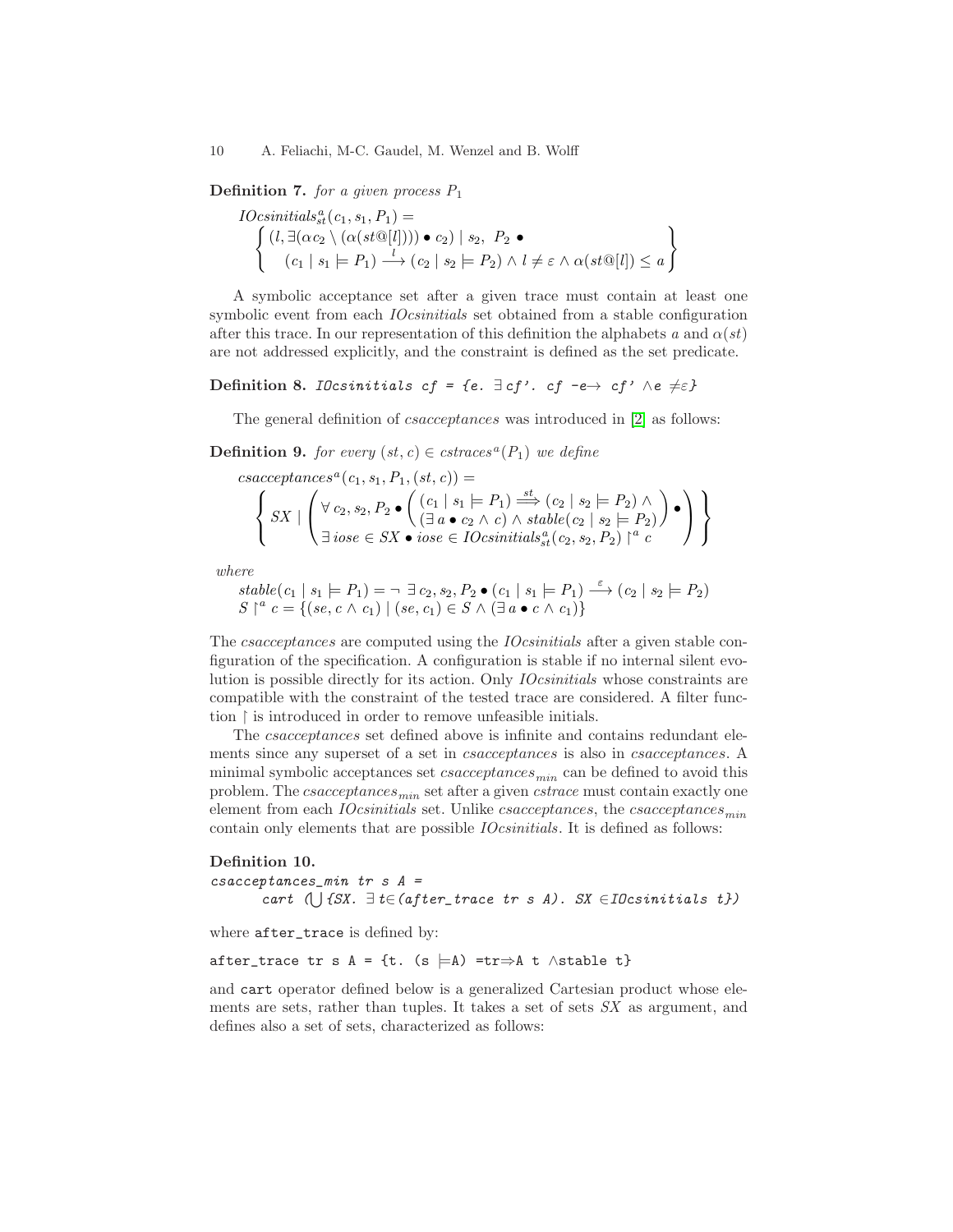cart SX = {s1. ( $\forall$  s2∈SX. s2  $\neq$ {}  $\longrightarrow$ ( $\exists$  e. s2 ∩s1 = {e})) ∧ (∀ e∈s1. ∃ s2∈SX. e∈s2)}

The resulting csacceptances<sub>min</sub> of this definition is minimal (not redundant), but can still be infinite. This can come from some unbound internal nondeterminism in the specification that leads to infinite possibilities. In this case, the set cannot be restricted and all elements must be considered.

Each element of the resulting  $c \,s \, \alpha \, \text{cept} \, \text{an} \, \text{cest}$  is a set of symbolic events. A symbolic acceptance event is represented as a set of concrete events. The instantiation of these sets is done using the membership operator.

#### 4.5 The CirTA system

CirTA stands for Circus Testing Automation, which is a test-generation environment for Circus. It defines some general tactics for generating, cstraces and test-cases for the two conformance relations introduced earlier.

cstraces generation tactic. Test definitions are introduced as test specifications that will be used for test-generation. For trace generation a proof goal is stated to define the traces a given system may perform. This statement is given by the following rule, for a given process  $P$ :

$$
\frac{length(tr) \le k \quad tr \in \text{cstraces}(P)}{Prog(tr)}\tag{1}
$$

where  $k$  is a constant used to bound the length of the generated traces.

While in a conventional automated proof, a tactic is used to refine an intermediate step (a "subgoal") to more elementary ones until they eventually get "true", in prover-based testing this process is stopped when the subgoal reach a certain normal form of clauses, in our case, when we reach logical formulas of the form:  $C \implies$  Prog (tr), where C is a constraint on the generated trace. Note that different simplification rules are applied on the premises until no further simplification is possible. The shallow symbolic definition of cstraces makes it possible to simplify the set membership operator into a predicate in the premises. The final step of the generation produces a list of propositions, describing the generated traces stored by the free variable Prog. The trace generation tactic is described by the following algorithm:

Data: k : the maximum length of traces

Simplify the test specification using the cstraces Definition 2;

while length  $\leq k \wedge$  more traces can be generated **do** 

Apply the rules of (\*) on the current goal;

Apply the rules of the operational semantics on the resulting subgoals; end

The test specification 1 is introduced as a proof goal in the proof configuration. The premise of this proof goal is first simplified using the definition of cstraces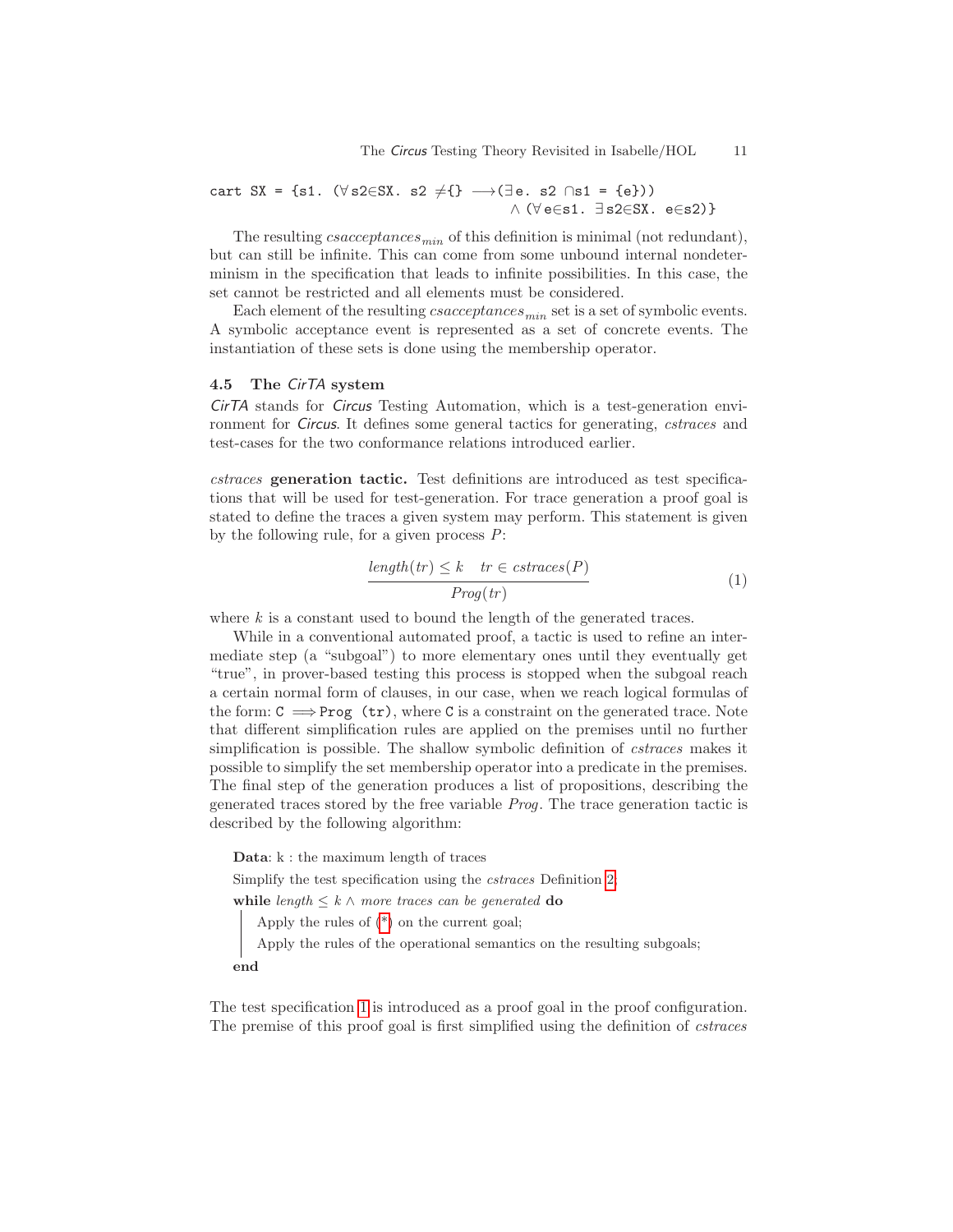given in 2. The application of the elimination rules  $(*)$  on this proof goal generates the possible continuations in different subgoals. The elimination rules of the operational semantics are applied to these subgoals in order to instantiate the trace elements. Infeasible traces correspond to subgoals whose premises are false. In this case, the system is able to close these subgoals automatically.

Specifications may describe unbounded recursive behavior and thus yield an unbounded number of symbolic traces. The generation is then limited by a given trace length  $k$ , defined as a parameter for the whole generation process. The list of subgoals corresponds to all possible traces with length smaller than this limit.

The trace generation process is implemented in Isabelle as a tactic. The trace generation tactic can be seen as an inference engine that operates with the derived rules of the operational semantics and the trace composition relation.

csinitials generation tactic. The generation of csinitials is done using a similar tactic as for *cstraces*. In order to capture the set of all possible *csinitials*, the test theorem is defined in this case as follows:

$$
\frac{S = \text{csinitals}(P, tr)}{\text{Prog } S} \tag{2}
$$

the free variable *Prog* records the set  $S$  of all *csinitials* of  $P$  after the trace  $tr$ .

csinitials generation tactic. The generation of tests for traces inclusion is done in two stages. First, the trace generation tactic is invoked to generate the symbolic traces. For each generated trace, the set of the possible *csinitials* after this trace is generated using the corresponding generation tactic. Using this set, the feasible *csinitials* are generated and added as a subgoal in the final generation state. This tactic can be represented in the following algorithm:

Data: k : the maximum length of tests

Generate *cstraces* using trace generation tactic for a length k;

foreach generated trace tr do

Simplify the test specification (2) using the  $\overline{c sinitials}$  Definition 6;

Generate the *csinitials* after tr using *csinitials set* generation tactic;

Apply case-splitting and simplification rules to generate the  $\overline{c sinitials};$ end

csacceptances generation tactic. test-generation in this case is based on the generation of the *csacceptances<sub>min</sub>* set. For a given symbolic trace generated from the specification, the generation of the sets of  $c \,s \,acceptances_{min}$ is performed in three steps. First, all possible stable configurations that can be reached by following the given trace are generated. In the second step, all possible IOcsinitials are generated for each configuration obtained in the first step. Finally, the generalized Cartesian product is computed from all resulting IOcsinitials. The generation tactic is defined in the following algorithm: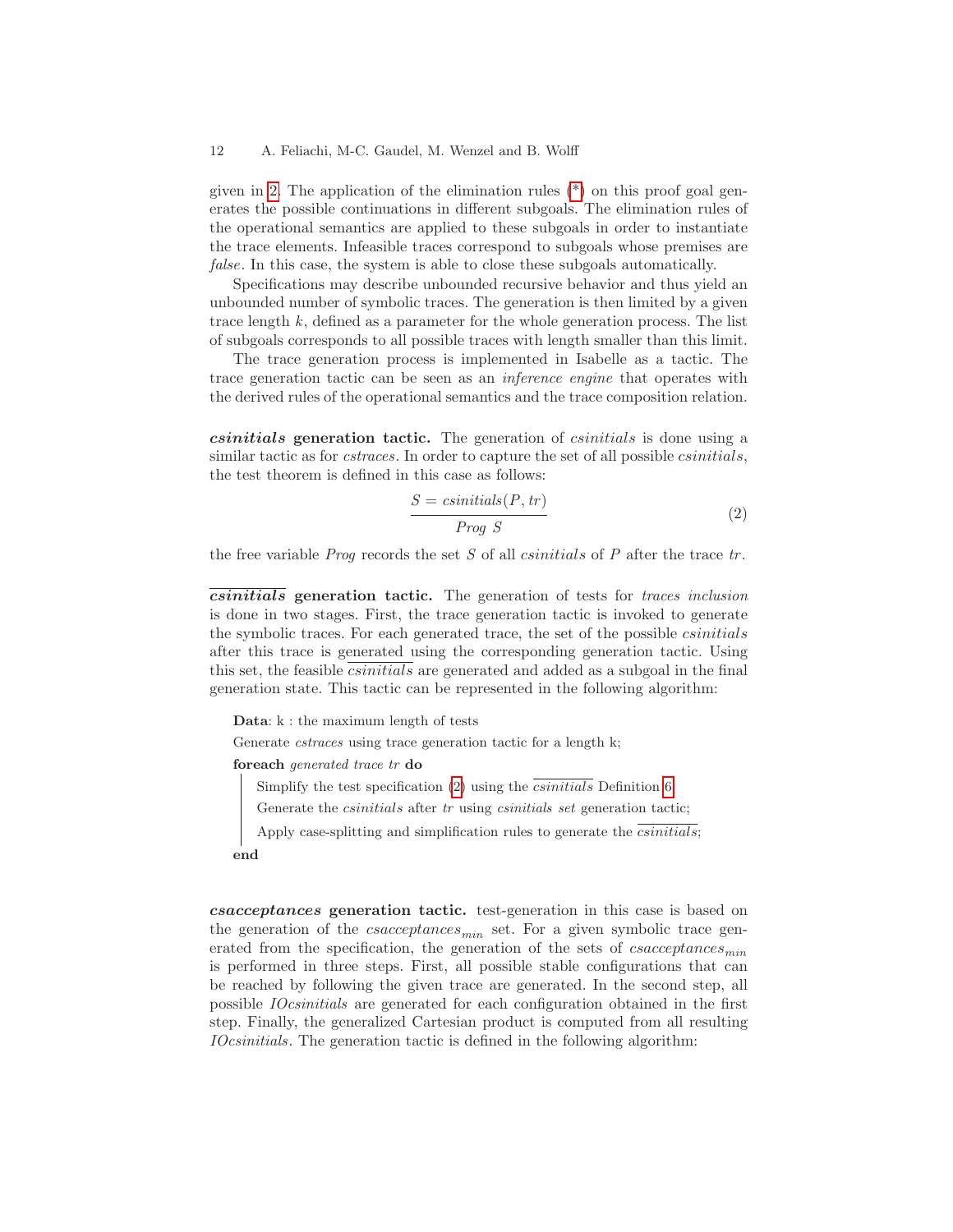Data: k : the maximum length of tests

Generate *cstraces* using trace generation tactic for a length k;

foreach generated trace tr do

Simplify the test specification using the  $csacceptances_{min}$  Definition 10; Generate all stable configurations after tr using the derived rules;

foreach generated stable configuration cf do

Generate all *IOcsinitials* after this configuration cf;

end

Introduce the definition of  $\otimes$  for the resulting set;

Apply simplification rules to generate the sets  $c \,s \,acceptances_{min};$ 

end

#### 4.6 Some Test Selection Hypotheses

Symbolic tests cannot be used directly for testing. A finite number of concrete (executable) tests must be instantiated from them. However, in some situations, there is an infinite number of instances: it may come from infinite types, or from symbolic tests with unbounded length, as mentioned in section 4.5. Some selection criteria must be used to choose a finite subset of concrete finite tests. They are formalized as test selection hypotheses on the SUT: assuming these hypotheses the selected tests form an exhaustive test set [2, 8].

Selection hypothesis that can be used in the case of unbounded tests are regularity hypotheses. The simplest one allows to bound the traces length: it states that if the SUT behaves correctly for traces shorter than a given length, it will then behave correctly for all the traces. Other selection criteria are needed to choose a finite subset of concrete tests among the instances of symbolic tests. uniformity hypotheses can be used to state that the SUT will behave correctly for all the instances if it behaves correctly for some subset of them. Such a subset can be obtained using on-the-fly constraint solving as, for instance, in [1]

Test selection hypotheses can be explicitly stated in our test-generation framework CirTA. Currently, the classical regularity hypothesis on traces length is used, where the maximum regularity length is provided as parameter. Moreover, for each resulting symbolic test, a uniformity hypothesis is stated to extract a witness value for each symbolic value in the test. Concrete (witness) values are represented by Isabelle schematic variables representing arbitrary (but constrained) values. These uniformity and regularity hypotheses are respectively defined as introduction rules as follows:

$$
\frac{P\ ?x_1...?x_n\quad THYP((\exists x_1,...,x_n \bullet P\ x_1...x_n) \to (\forall x_1,...,x_n \bullet P\ x_1...x_n))}{\forall x_1,...,x_n \bullet P\ x_1...x_n}
$$
\n
$$
[length(tr) < k]
$$
\n
$$
\vdots
$$
\n
$$
P\ (tr) \qquad THYP((\forall tr \mid length(tr) < k \bullet P\ (tr)) \to (\forall tr \bullet P\ (tr)))
$$
\n
$$
\forall tr \bullet P\ (tr)
$$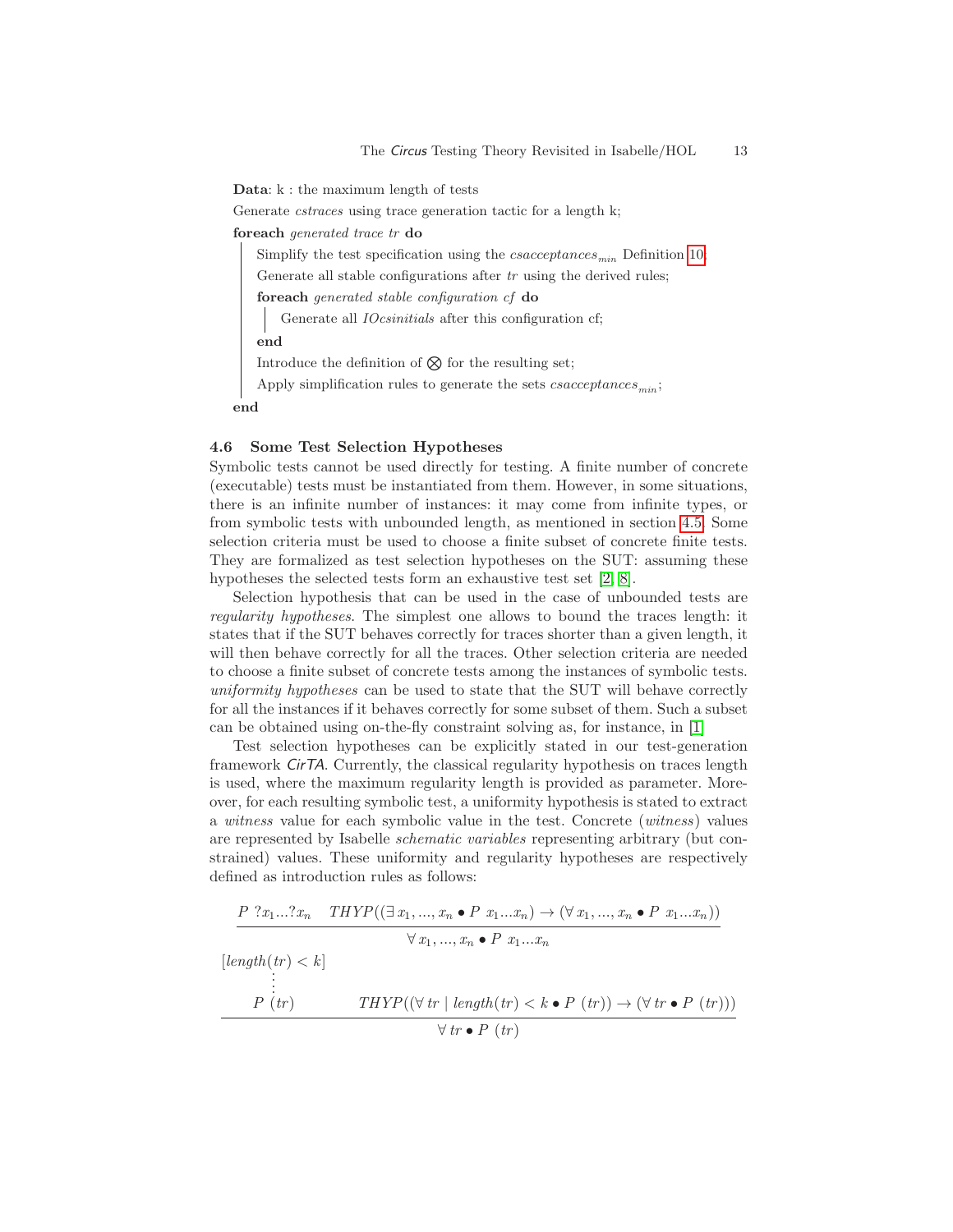P is the predicate of a (symbolic) test case,  $tr$  is a (symbolic) trace and  $THYP$ is a constant used to preserve test hypotheses from automatic simplifications. Schematic variables are represented in Isabelle with ? prefixing their name.

#### 4.7 Test Instantiations

The last step of test-generation is the selection of actual witness values corresponding to schematic variables produced by the uniformity hypothesis. Constraint solvers that are integrated with Isabelle are used for this instantiation, in the same way as what was done in [1]. Two kind of solvers can be used: random solvers and SMT solvers. The random constraint solving is performed using QuickCheck, that instantiates randomly the values of the schematic variables. An integration of QuichCheck with the Isabelle simplifier defined for HOL-TestGen can also be used for more efficient random solving. The second kind of integrated constraint solvers are SMT solvers and especially Z3 [4].

## 5 Conclusion

Related Work. There exists quite a variety of tools for supporting test generation. Symbolic evaluation and constraint solving are widely used, as well as model checkers or similar techniques. The LOFT tool performed test generation from algebraic specifications, essentially based on narrowing. TGV [11] performs test generation from IOLTS (Input Output LTS) and test purposes for the ioco conformance relation. TGV considers finite transition systems, thus enumerative techniques are used to deal with finite data types. Some symbolic extension of TGV, STG has been enriched by constraint solving and abstract interpretation techniques [3]. The FDR model-checker was used [13] for generating test cases from CSP specifications for a conformance relation similar to ioco. In Spec Explorer [16], the underlying semantic framework are abstract state machines (ASM) and the conformance relation is alternating refinement. The techniques are similar to those used for explicit model-checking. The ASM framework provides foundation to deal with arbitrarily complex states, but the symbolic extension, based on constraint solving, is still experimental. JavaPathFinder [17] has been used for generating test input from descriptions of method preconditions. The approach combines model checking, symbolic execution, constraint solving and improves coverage of complex data structures in Java programs. A very strong tool in this line of white-box test systems using symbolic execution and model-checking is the Pex tool [15].

In our case, the use of a theorem prover, namely Isabelle/HOL, is motivated by the fact that test generation from rich specification languages such as Circus can greatly benefit from the automatic and interactive symbolic computations and proof technology to define sound and flexible test generation techniques. Actually, this is extremely useful and convenient to deal with infinite state spaces. TGV does not possess symbolic execution techniques and is thus limited to small data models. Our approach has much in common with STG, however its development was abandoned since the necessary constraint solving technologies had not been available at that time. In contrast, CirTA uses most recent deduction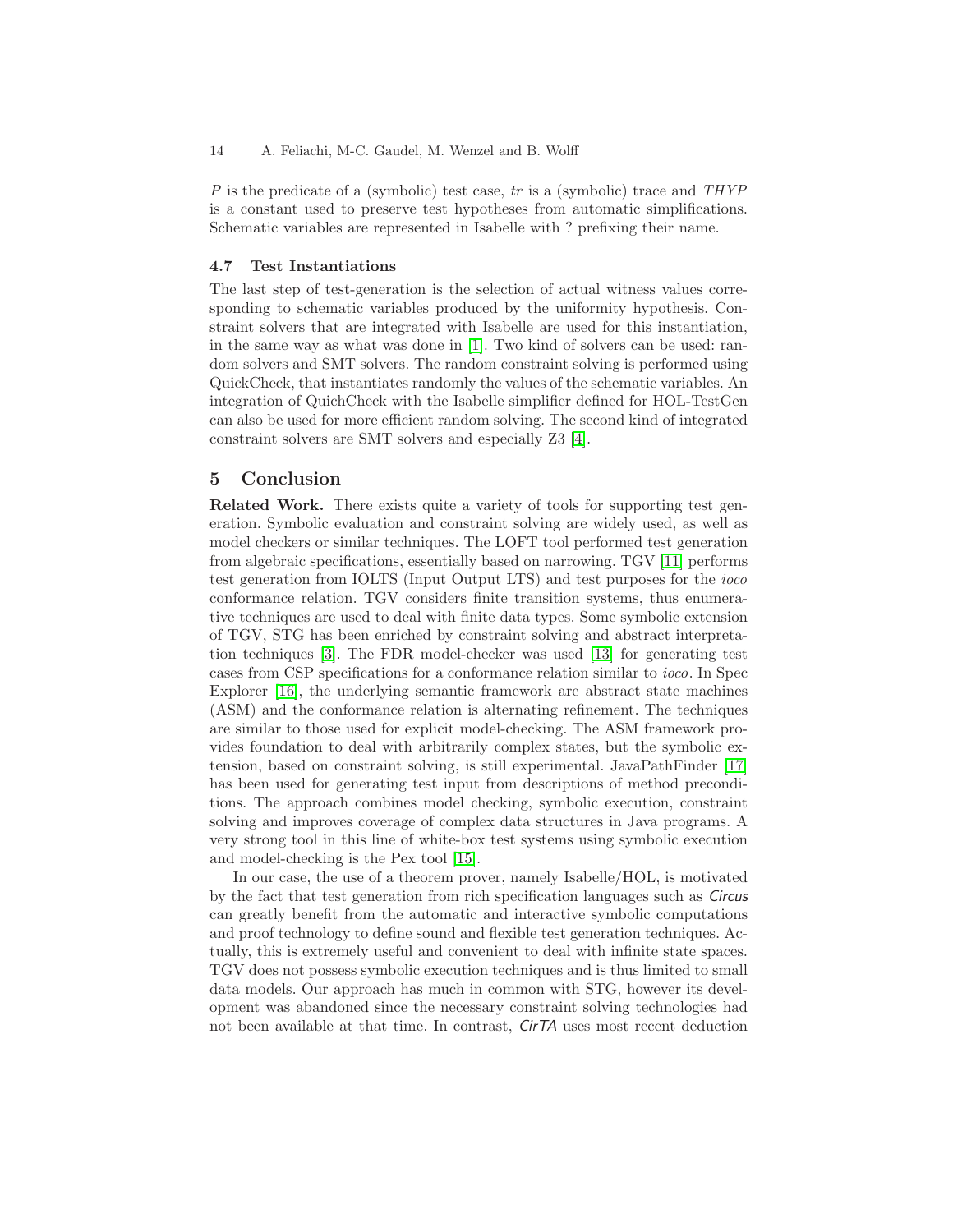technology in a framework that guarantees its seamless integration. On the other hand, Symbolic JavaPathFinder and Pex are white-box testing tools which are both complementary to our black-box approach.

Summary. We have described the machine-checked formalization CirTA of the operational semantics and testing theory of Circus. Our experience has been developed for Isabelle/HOL, but could be reused for other HOL systems (like HOL4). Our formal reconstruction of the Circus theory lead to unforeseen simplifications of notions like channels and configurations, and, last but not least, to the concept of typing and binding inside the operational semantics rules, as well as the derived rules capturing the deductive construction of symbolic traces. In fact, since the original *Circus* theory is untyped, in a sense, Isabelle/*Circus* is an extension, and the question of the "faithfulness" of our semantic representation has to be raised. While a direct, formal "equivalence proof" between a machine-checked theory on the one hand and a mathematically rigorous paper-and-pencil development on the other is inherently impossible, nevertheless, we would argue that CirTA captures the essence of the Circus testing theory. Besides hands-on simulations in concrete examples, there is the entire architecture of similar definitions leading to closely related theorems and proofs that does establish a correspondence between these two. This correspondence would be further strengthened if we would complete the theory by a (perfectly feasible, but laborious) equivalence proof between the operational and denotational semantics (for the time being, such a proof does neither exist on paper nor in Isabelle). The correspondence could again be strengthened, if the existing paper-and-pencil proof of equivalence between the conformance relations and the refinement relation (given in [2]) could be reconstructed inside CirTA.

CirTA has been validated by a concrete case study. We developed, for a message monitoring module stemming from an industrial partner, an Isabelle/Circus model and derived tests for the real system. The component under test is embedded in not less than 5k lines of Java code. It binds together a variety of devices and especially patients pacemaker controllers, via sophisticated data structures and operations which was the main source of complexity when testing. More details about this case study can be found in [5, 7].

Isabelle/HOL is a mature theorem prover and easily supports our requirements for add-on tools for symbolic computation, but substantial efforts had to be invested for building our formal testing environment nonetheless. With regard to the experience of the last 10–20 years of the interactive theorem proving community, this initially steep ascend is in fact quite common, and we can anticipate eventual pay-off for more complex examples at the next stage. HOL as a logic opens a wide space of rich mathematical modeling, and Isabelle/HOL as a tool environment supports many mathematical domains by proof tools, say for simplification and constraint solving. Many of these Isabelle tools already incorporate other external proof tools, such as Z3. Thus we can benefit from this rich collection of formal reasoning tools for our particular application of Circus testing, and exploit the full potential of theorem prover technology for our work.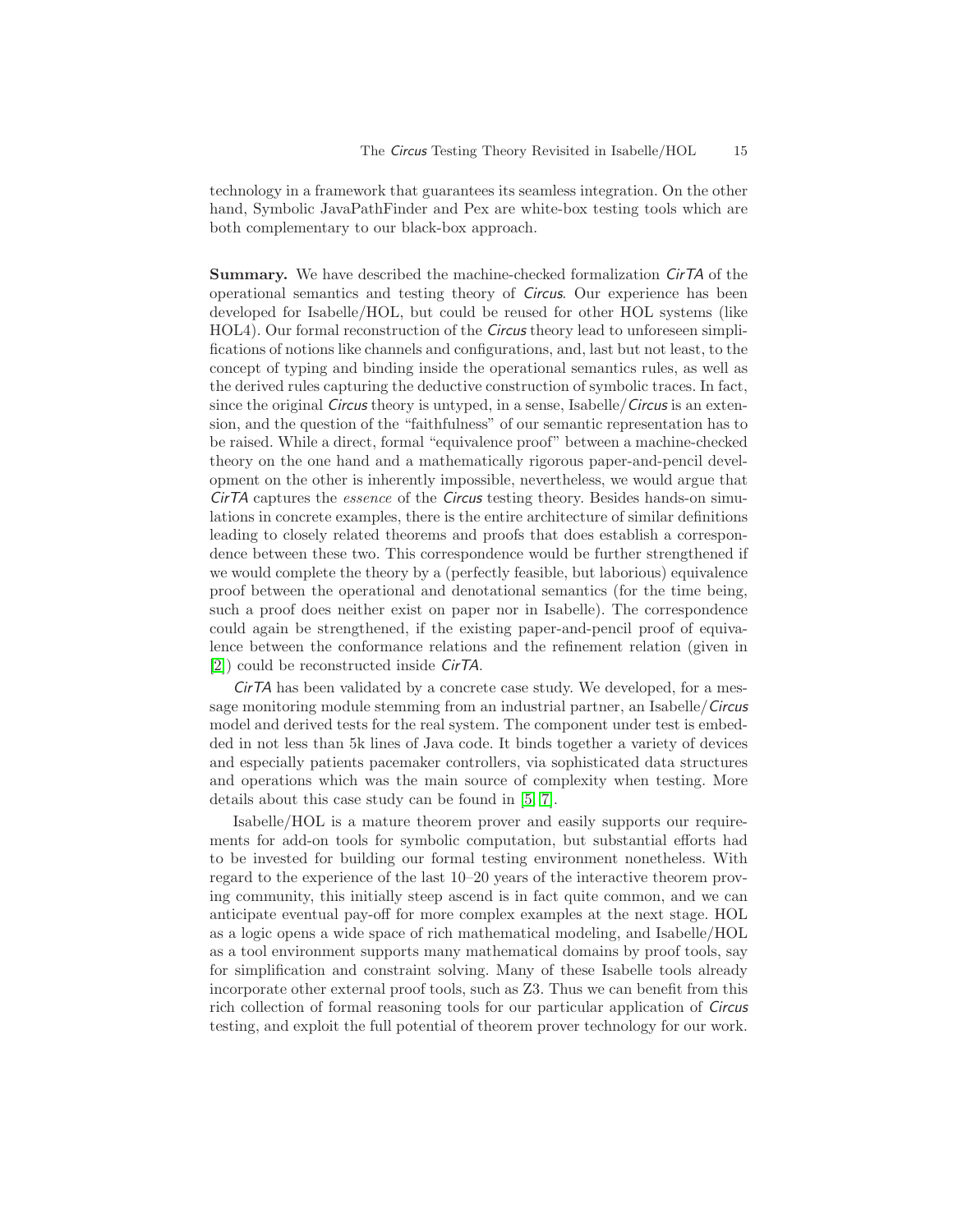The Isabelle/HOL source code of Isabelle/Circus is already available in the Archive of Formal Proofs<sup>1</sup>. The source code of the  $CirTA$  environment will be distributed with the next release of HOL-TESTGEN.

Future Work. Besides the perspective to complete CirTA by the discussed equivalence theorems, our short term perspectives is to validate the environment on larger Circus specifications, and then integrate the Circus test generation framework with HOL-TestGen in order to benefit of its techniques for dataoriented case-splitting, test-driver generation and (on-the-fly) constraint-solving techniques. Moreover, we plan to study, develop and experiment with various test selection strategies and criteria for Circus.

Acknowledgment This research was partially supported by the European Union Seventh Framework Programme (FP7/2007-2013) under grant agreement n318353 (EURO-MILS project: http://www.euromils.eu).

### References

- [1] A. D. Brucker and B. Wolff. On Theorem Prover-based Testing. Formal Aspects of Computing (FAOC), 2012.
- [2] A. Cavalcanti and M.-C. Gaudel. Testing for refinement in circus. Acta Inf., 48(2):97–147, Apr. 2011.
- [3] D. Clarke, T. Jéron, V. Rusu, and E. Zinovieva. STG: A symbolic test generation tool. In TACAS 2002, volume 2280 of LNCS. Springer, 2002.
- [4] L. De Moura and N. Bjørner. Z3: an efficient smt solver. In TACAS'08/ETAPS'08, pages 337–340. Springer-Verlag, 2008.
- [5] A. Feliachi. Semantics-Based Testing for Circus. PhD thesis, Université Paris-Sud 11, 2012.
- [6] A. Feliachi, M.-C. Gaudel, and B. Wolff. Isabelle/Circus: A process specification and verification environment. In VSTTE, volume 7152 of LNCS. Springer, 2012.
- [7] A. Feliachi, M.-C. Gaudel, and B. Wolff. Exhaustive testing in hol-testgen/cirta – a case study. Technical Report 1562, LRI, July 2013.
- [8] M.-C. Gaudel and P. L. Gall. Testing data types implementations from algebraic specifications. In Hierons et al. [9], pages 209–239.
- [9] R. M. Hierons, J. P. Bowen, and M. Harman, editors. Formal Methods and Testing, volume 4949 of Lecture Notes in Computer Science. Springer, 2008.
- [10] C. Hoare and J. He. Unifying theories of programming. Prentice Hall, 1998.
- [11] C. Jard and T. Jéron. TGV: theory, principles and algorithms, a tool for the automatic synthesis of conformance test cases for non-deterministic reactive systems. STTT, 6, October 2004.
- [12] T. Nipkow, L. C. Paulson, and M. Wenzel. *Isabelle/HOL*  $A$  *Proof Assistant* for Higher-Order Logic, volume 2283 of LNCS. Springer, 2002.
- [13] S. Nogueira, A. Sampaio, and A. Mota. Guided test generation from CSP models. In ICTAC 2008, volume 5160 of LNCS, pages 258–273, 2008.
- [14] M. Oliveira, A. Cavalcanti, and J. Woodcock. A denotational semantics for Circus. Electron. Notes Theor. Comput. Sci., 187:107–123, 2007.
- [15] N. Tillmann and W. Schulte. Parameterized unit tests. SIGSOFT Softw. Eng. Notes, 30(5):253–262, Sept. 2005.

<sup>1</sup> <http://afp.sourceforge.net/entries/Circus.shtml>